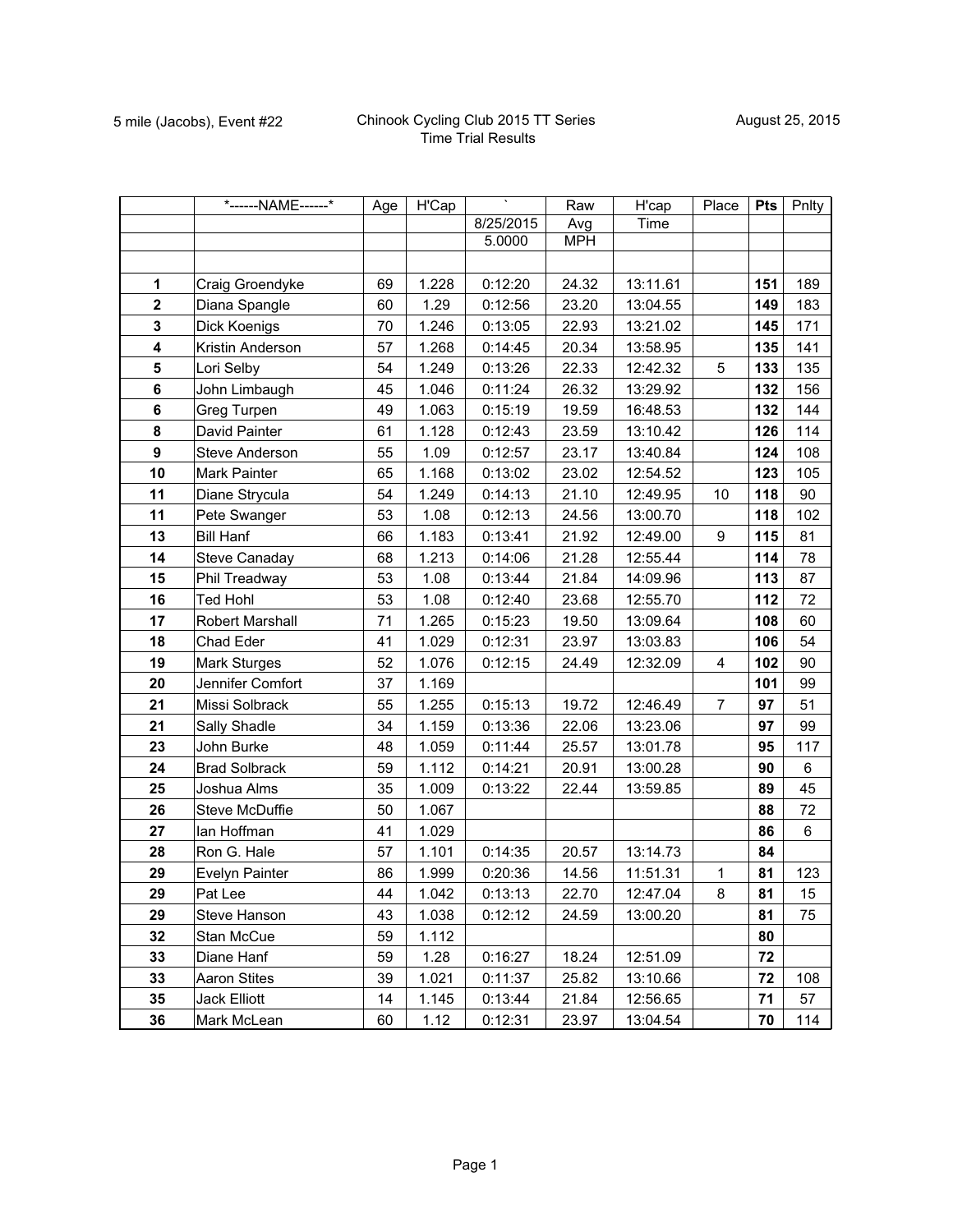| 37 | <b>Summer Sturges</b> | 19 | 1.143        | 0:13:56 | 21.53 | 12:26.41 | 3              | 69 | 39  |
|----|-----------------------|----|--------------|---------|-------|----------|----------------|----|-----|
| 38 | <b>Tim Elliott</b>    | 63 | 1.145        |         |       |          |                | 64 | 120 |
| 39 | Catiana Coghlan       | 38 | 1.173        | 0:13:28 | 22.28 | 12:43.83 | 6              | 62 | 90  |
| 40 | Tom Kirchner          | 67 | 1.198        | 0:16:36 | 18.07 | 13:51.39 |                | 60 |     |
| 41 | <b>Brad Atencio</b>   | 51 | 1.071        |         |       |          |                | 56 |     |
| 42 | <b>Brian Schur</b>    | 42 | 1.033        | 0:14:58 | 20.04 | 14:59.31 |                | 54 | 30  |
| 42 | Dave Fischer          | 65 | 1.168        |         |       |          |                | 54 | 18  |
| 44 | Carolyn Sturges       | 50 | 1.229        | 0:16:50 | 17.82 | 13:41.81 |                | 52 |     |
| 45 | Philip Nelson         | 43 | 1.038        |         |       |          |                | 51 | 33  |
| 46 | Darrel Brown          | 35 | 1.009        |         |       |          |                | 50 | 18  |
| 47 | Paul Meier            | 62 | 1.137        | 0:14:57 | 20.07 | 13:08.92 |                | 44 |     |
| 47 | Mike Larche           | 26 | 1            | 0:16:02 | 18.71 | 16:02.00 |                | 44 |     |
| 47 | Alexis Atencio        | 15 | 1.223        |         |       |          |                | 44 |     |
| 47 | Richard Grondin       | 57 | 1.101        |         |       |          |                | 44 |     |
| 47 | Scott Sarber          | 46 | 1.05         |         |       |          |                | 44 |     |
| 52 | Anne Farawila         | 40 | 1.181        |         |       |          |                | 42 | 18  |
| 52 | Keyon Maljai          | 34 | 1.006        |         |       |          |                | 42 | 18  |
| 54 | Porter Withers        | 15 | 1.095        |         |       |          |                | 41 | 15  |
| 55 | Leah Swanger          | 50 | 1.229        |         |       |          |                | 40 |     |
| 56 | Linda McLean          | 59 | 1.28         | 0:15:11 | 19.76 | 12:12.72 | $\overline{c}$ | 36 | 48  |
| 56 | <b>Barry Nichols</b>  | 42 | 1.033        |         |       |          |                | 36 |     |
| 58 | Shari Elliott         | 47 | 1.214        | 0:16:45 | 17.91 | 13:47.84 |                | 32 |     |
| 58 | <b>Robert Bartol</b>  | 47 | 1.054        |         |       |          |                | 32 | 24  |
| 58 | <b>Becky Bechtold</b> | 70 | 1.436        |         |       |          |                | 32 |     |
| 61 | Deborah Burke         | 45 | 1.205        |         |       |          |                | 28 | 24  |
| 61 | George Fraga          | 54 | 1.084        |         |       |          |                | 28 | 18  |
| 61 | <b>Bill Pofahl</b>    | 64 | 1.154        |         |       |          |                | 28 |     |
| 64 | John MacArthur        | 51 | 1.071        |         |       |          |                | 27 | 9   |
| 65 | Chris Johnson         | 39 | 1.021        |         |       |          |                | 24 |     |
| 65 | Morgan Larche         | 25 | 1.143        |         |       |          |                | 24 |     |
| 65 | <b>Andy Streibeck</b> | 26 | 1            |         |       |          |                | 24 | 24  |
| 68 | Navindra Gunawardena  | 33 | 1.003        |         |       |          |                | 20 |     |
| 68 | Jon Page              | 53 | 1.08         |         |       |          |                | 20 |     |
| 70 | Ken Call              | 49 | 1.063        |         |       |          |                | 16 | 24  |
| 70 | Ron D. Hale           | 56 | 1.095        |         |       |          |                | 16 |     |
| 70 | Florence Kirchner     | 68 | 1.397        |         |       |          |                | 16 |     |
| 70 | Porter McMichael      | 18 | $\mathbf{1}$ |         |       |          |                | 16 |     |
| 70 | Michael Mealer        | 35 | 1.009        |         |       |          |                | 16 |     |
| 70 | <b>April Ottey</b>    | 49 | 1.224        |         |       |          |                | 16 |     |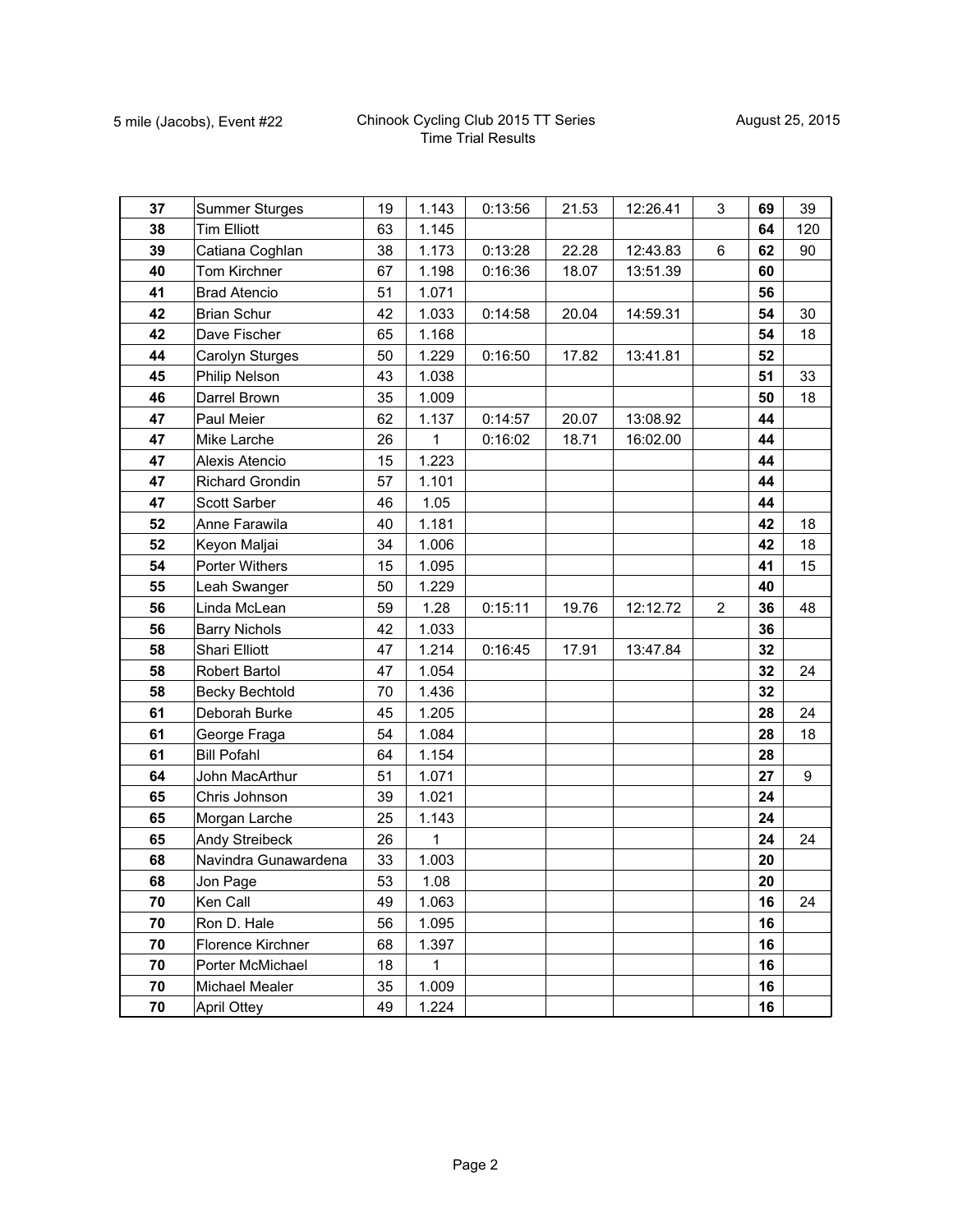| 70 | Tom Owen            | 59 | 1.112 |  | 16 |   |
|----|---------------------|----|-------|--|----|---|
| 70 | Wendy Owen          | 56 | 1.261 |  | 16 |   |
| 70 | Abigail Withers     | 14 | 1.272 |  | 16 |   |
| 79 | Peter Archambault   | 44 | 1.042 |  | 13 | 3 |
| 80 | JimaLee Painter     | 61 | 1.3   |  | 12 |   |
| 80 | Jim Willis          | 45 | 1.046 |  | 12 |   |
| 82 | Lewis Kenworthy     | 58 | 1.106 |  | 8  |   |
| 82 | Erin Plumb          | 42 | 1.19  |  | 8  |   |
| 82 | <b>Torka Poet</b>   | 49 | 1.224 |  | 8  |   |
| 82 | <b>Lance Stites</b> | 14 | 1.145 |  | 8  |   |
| 82 | Luke Sturges        | 13 | 1.2   |  | 8  |   |
| 82 | Montana Sturges     | 21 | 1     |  | 8  |   |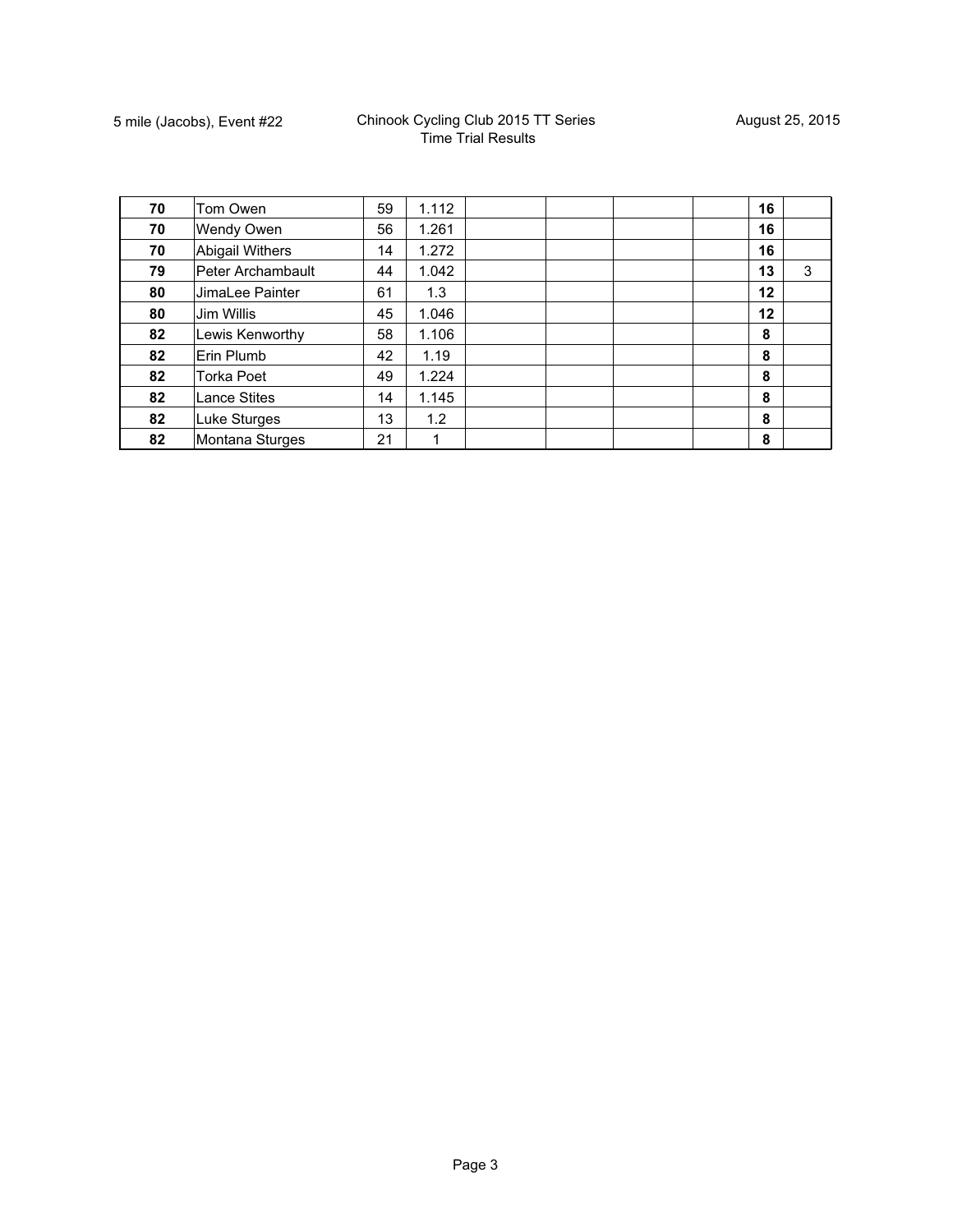| *------NAME------*    | Age | H'Cap |           | Raw        | H'cap       | Place                   | Pts | Pnlty          |
|-----------------------|-----|-------|-----------|------------|-------------|-------------------------|-----|----------------|
|                       |     |       | 8/25/2015 | Avg        | <b>Time</b> |                         |     |                |
|                       |     |       | 5.0000    | <b>MPH</b> |             |                         |     |                |
|                       |     |       |           |            |             |                         |     |                |
| Evelyn Painter        | 86  | 1.999 | 0:20:36   | 14.56      | 11:51.31    | 1                       | 81  | 123            |
| Linda McLean          | 59  | 1.28  | 0:15:11   | 19.76      | 12:12.72    | $\overline{2}$          | 36  | 48             |
| <b>Summer Sturges</b> | 19  | 1.143 | 0:13:56   | 21.53      | 12:26.41    | 3                       | 69  | 39             |
| Mark Sturges          | 52  | 1.076 | 0:12:15   | 24.49      | 12:32.09    | $\overline{\mathbf{4}}$ | 102 | 90             |
| Lori Selby            | 54  | 1.249 | 0:13:26   | 22.33      | 12:42.32    | 5                       | 133 | 135            |
| Catiana Coghlan       | 38  | 1.173 | 0:13:28   | 22.28      | 12:43.83    | $\,6$                   | 62  | 90             |
| Missi Solbrack        | 55  | 1.255 | 0:15:13   | 19.72      | 12:46.49    | $\overline{7}$          | 97  | 51             |
| Pat Lee               | 44  | 1.042 | 0:13:13   | 22.70      | 12:47.04    | 8                       | 81  | 15             |
| <b>Bill Hanf</b>      | 66  | 1.183 | 0:13:41   | 21.92      | 12:49.00    | $\boldsymbol{9}$        | 115 | 81             |
| Diane Strycula        | 54  | 1.249 | 0:14:13   | 21.10      | 12:49.95    | 10                      | 118 | 90             |
| Diane Hanf            | 59  | 1.28  | 0:16:27   | 18.24      | 12:51.09    |                         | 72  |                |
| Mark Painter          | 65  | 1.168 | 0:13:02   | 23.02      | 12:54.52    |                         | 123 | 105            |
| Steve Canaday         | 68  | 1.213 | 0:14:06   | 21.28      | 12:55.44    |                         | 114 | 78             |
| <b>Ted Hohl</b>       | 53  | 1.08  | 0:12:40   | 23.68      | 12:55.70    |                         | 112 | 72             |
| <b>Jack Elliott</b>   | 14  | 1.145 | 0:13:44   | 21.84      | 12:56.65    |                         | 71  | 57             |
| Steve Hanson          | 43  | 1.038 | 0:12:12   | 24.59      | 13:00.20    |                         | 81  | 75             |
| <b>Brad Solbrack</b>  | 59  | 1.112 | 0:14:21   | 20.91      | 13:00.28    |                         | 90  | $6\phantom{a}$ |
| Pete Swanger          | 53  | 1.08  | 0:12:13   | 24.56      | 13:00.70    |                         | 118 | 102            |
| John Burke            | 48  | 1.059 | 0:11:44   | 25.57      | 13:01.78    |                         | 95  | 117            |
| Chad Eder             | 41  | 1.029 | 0:12:31   | 23.97      | 13:03.83    |                         | 106 | 54             |
| Mark McLean           | 60  | 1.12  | 0:12:31   | 23.97      | 13:04.54    |                         | 70  | 114            |
| Diana Spangle         | 60  | 1.29  | 0:12:56   | 23.20      | 13:04.55    |                         | 149 | 183            |
| Paul Meier            | 62  | 1.137 | 0:14:57   | 20.07      | 13:08.92    |                         | 44  |                |
| Robert Marshall       | 71  | 1.265 | 0:15:23   | 19.50      | 13:09.64    |                         | 108 | 60             |
| David Painter         | 61  | 1.128 | 0:12:43   | 23.59      | 13:10.42    |                         | 126 | 114            |
| <b>Aaron Stites</b>   | 39  | 1.021 | 0:11:37   | 25.82      | 13:10.66    |                         | 72  | 108            |
| Craig Groendyke       | 69  | 1.228 | 0:12:20   | 24.32      | 13:11.61    |                         | 151 | 189            |
| Ron G. Hale           | 57  | 1.101 | 0:14:35   | 20.57      | 13:14.73    |                         | 84  |                |
| Dick Koenigs          | 70  | 1.246 | 0:13:05   | 22.93      | 13:21.02    |                         | 145 | 171            |
| Sally Shadle          | 34  | 1.159 | 0:13:36   | 22.06      | 13:23.06    |                         | 97  | 99             |
| John Limbaugh         | 45  | 1.046 | 0:11:24   | 26.32      | 13:29.92    |                         | 132 | 156            |
| Steve Anderson        | 55  | 1.09  | 0:12:57   | 23.17      | 13:40.84    |                         | 124 | 108            |
| Carolyn Sturges       | 50  | 1.229 | 0:16:50   | 17.82      | 13:41.81    |                         | 52  |                |
| Shari Elliott         | 47  | 1.214 | 0:16:45   | 17.91      | 13:47.84    |                         | 32  |                |
| Tom Kirchner          | 67  | 1.198 | 0:16:36   | 18.07      | 13:51.39    |                         | 60  |                |
| Kristin Anderson      | 57  | 1.268 | 0:14:45   | 20.34      | 13:58.95    |                         | 135 | 141            |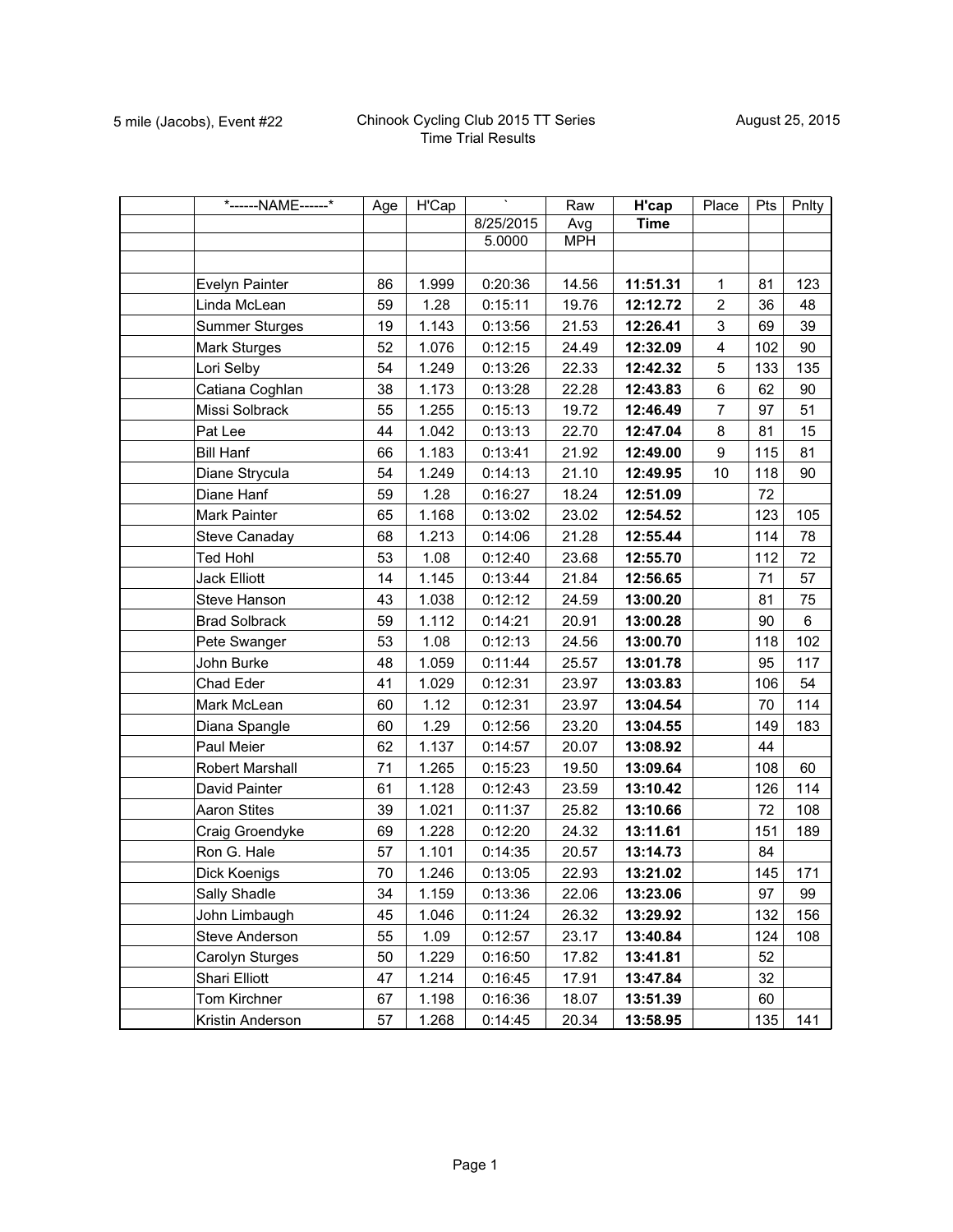| Joshua Alms           | 35 | 1.009 | 0:13:22 | 22.44 | 13:59.85 | 89  | 45  |
|-----------------------|----|-------|---------|-------|----------|-----|-----|
| Phil Treadway         | 53 | 1.08  | 0:13:44 | 21.84 | 14:09.96 | 113 | 87  |
| <b>Brian Schur</b>    | 42 | 1.033 | 0:14:58 | 20.04 | 14:59.31 | 54  | 30  |
| Mike Larche           | 26 | 1     | 0:16:02 | 18.71 | 16:02.00 | 44  |     |
| Greg Turpen           | 49 | 1.063 | 0:15:19 | 19.59 | 16:48.53 | 132 | 144 |
| Jennifer Comfort      | 37 | 1.169 |         |       |          | 101 | 99  |
| <b>Steve McDuffie</b> | 50 | 1.067 |         |       |          | 88  | 72  |
| lan Hoffman           | 41 | 1.029 |         |       |          | 86  | 6   |
| Stan McCue            | 59 | 1.112 |         |       |          | 80  |     |
| <b>Tim Elliott</b>    | 63 | 1.145 |         |       |          | 64  | 120 |
| <b>Brad Atencio</b>   | 51 | 1.071 |         |       |          | 56  |     |
| Dave Fischer          | 65 | 1.168 |         |       |          | 54  | 18  |
| Philip Nelson         | 43 | 1.038 |         |       |          | 51  | 33  |
| Darrel Brown          | 35 | 1.009 |         |       |          | 50  | 18  |
| Alexis Atencio        | 15 | 1.223 |         |       |          | 44  |     |
| Richard Grondin       | 57 | 1.101 |         |       |          | 44  |     |
| Scott Sarber          | 46 | 1.05  |         |       |          | 44  |     |
| Anne Farawila         | 40 | 1.181 |         |       |          | 42  | 18  |
| Keyon Maljai          | 34 | 1.006 |         |       |          | 42  | 18  |
| <b>Porter Withers</b> | 15 | 1.095 |         |       |          | 41  | 15  |
| Leah Swanger          | 50 | 1.229 |         |       |          | 40  |     |
| <b>Barry Nichols</b>  | 42 | 1.033 |         |       |          | 36  |     |
| Robert Bartol         | 47 | 1.054 |         |       |          | 32  | 24  |
| <b>Becky Bechtold</b> | 70 | 1.436 |         |       |          | 32  |     |
| Deborah Burke         | 45 | 1.205 |         |       |          | 28  | 24  |
| George Fraga          | 54 | 1.084 |         |       |          | 28  | 18  |
| <b>Bill Pofahl</b>    | 64 | 1.154 |         |       |          | 28  |     |
| John MacArthur        | 51 | 1.071 |         |       |          | 27  | 9   |
| Chris Johnson         | 39 | 1.021 |         |       |          | 24  |     |
| Morgan Larche         | 25 | 1.143 |         |       |          | 24  |     |
| Andy Streibeck        | 26 | 1     |         |       |          | 24  | 24  |
| Navindra Gunawardena  | 33 | 1.003 |         |       |          | 20  |     |
| Jon Page              | 53 | 1.08  |         |       |          | 20  |     |
| Ken Call              | 49 | 1.063 |         |       |          | 16  | 24  |
| Ron D. Hale           | 56 | 1.095 |         |       |          | 16  |     |
| Florence Kirchner     | 68 | 1.397 |         |       |          | 16  |     |
| Porter McMichael      | 18 | 1     |         |       |          | 16  |     |
| Michael Mealer        | 35 | 1.009 |         |       |          | 16  |     |
| <b>April Ottey</b>    | 49 | 1.224 |         |       |          | 16  |     |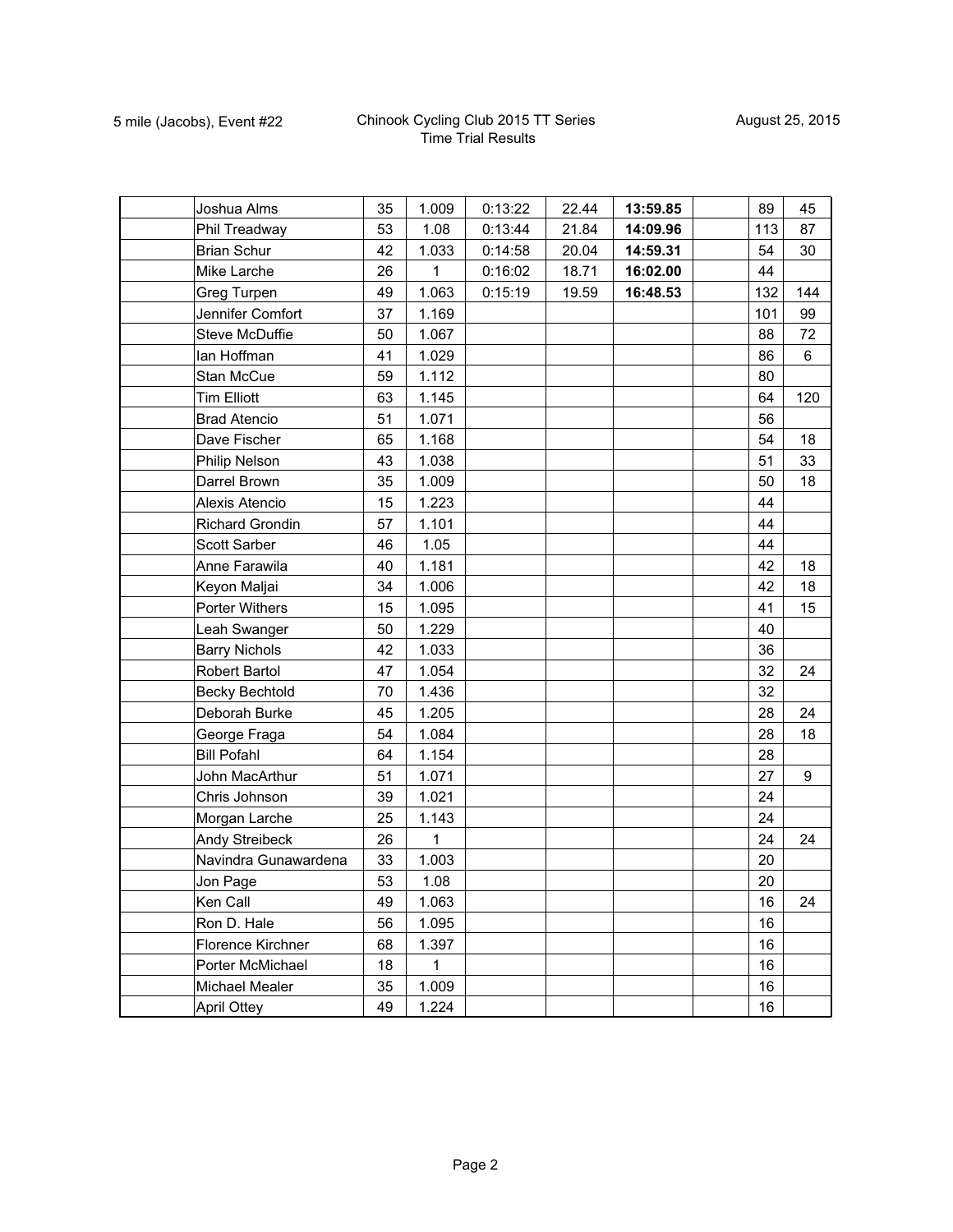| Tom Owen               | 59 | 1.112 |  |  | 16 |   |
|------------------------|----|-------|--|--|----|---|
| Wendy Owen             | 56 | 1.261 |  |  | 16 |   |
| <b>Abigail Withers</b> | 14 | 1.272 |  |  | 16 |   |
| JimaLee Painter        | 61 | 1.3   |  |  | 12 |   |
| Jim Willis             | 45 | 1.046 |  |  | 12 |   |
| Lewis Kenworthy        | 58 | 1.106 |  |  | 8  |   |
| Erin Plumb             | 42 | 1.19  |  |  | 8  |   |
| <b>Torka Poet</b>      | 49 | 1.224 |  |  | 8  |   |
| <b>Lance Stites</b>    | 14 | 1.145 |  |  | 8  |   |
| Luke Sturges           | 13 | 1.2   |  |  | 8  |   |
| Montana Sturges        | 21 | 1     |  |  | 8  |   |
| Peter Archambault      | 44 | 1.042 |  |  | 13 | 3 |